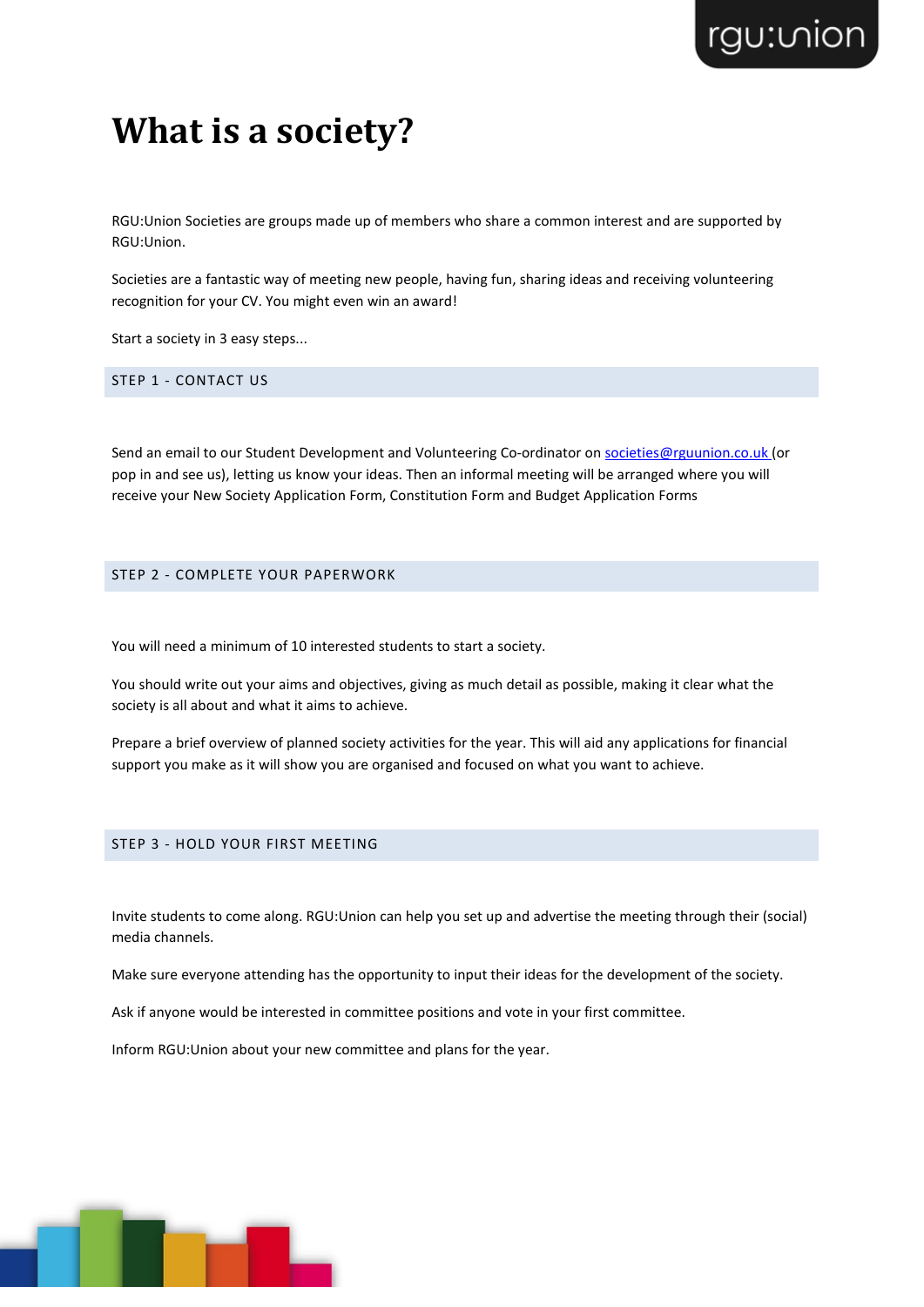# rgu:vion

#### WHAT DOES THE UNION EXPECT?

### FINANCES

- Your society must charge a minimum membership fee of £5 for a full year. This money is used as your basic spending account for the society for the year. You can charge more for membership if you wish, for example to subsidise equipment costs.
- PLEASE NOTE: AT ALL TIMES, IT IS THE RESPONSIBILITY OF YOUR SOCIETY TREASURER TO KEEP UP-TO-DATE ACCOUNTS AND TO KNOW HOW MUCH MONEY IS IN EACH OF THE SOCIETY'S BANK ACCOUNTS (more info later in this chapter).

#### **MEMBERSHIP**

- A committee of at least four fully-matriculated students should be elected into the positions of: President, Vice-President, Treasurer and Communication & Engagement Lead. You may want to create other positions also – for example, a Socials Coordinator or Fundraising Coordinator – this is entirely up to you.
- A minimum of ten fully-matriculated students of Robert Gordon University must be paid members of the society. However new memberships can be commenced at any point in the year – we want to see every society expand and flourish, so keep inviting new members to come along!
- 51% of the members of the society must be Robert Gordon University students. Some members might be staff or alumni, and sometimes RGU societies merge with the societies of other universities, but in order to be financially supported by RGU:Union, 51% must be students of this university.
- Membership of the society shall run from August to July each year.
- Membership of a society is open to all members of RGU:Union without discrimination. . All RGU students are automatically members of RGU:Union unless they opt out.

## AGM

• All societies must hold an Annual General Meeting (AGM) before the end of the academic year. See page 12 for a full description of the AGM.

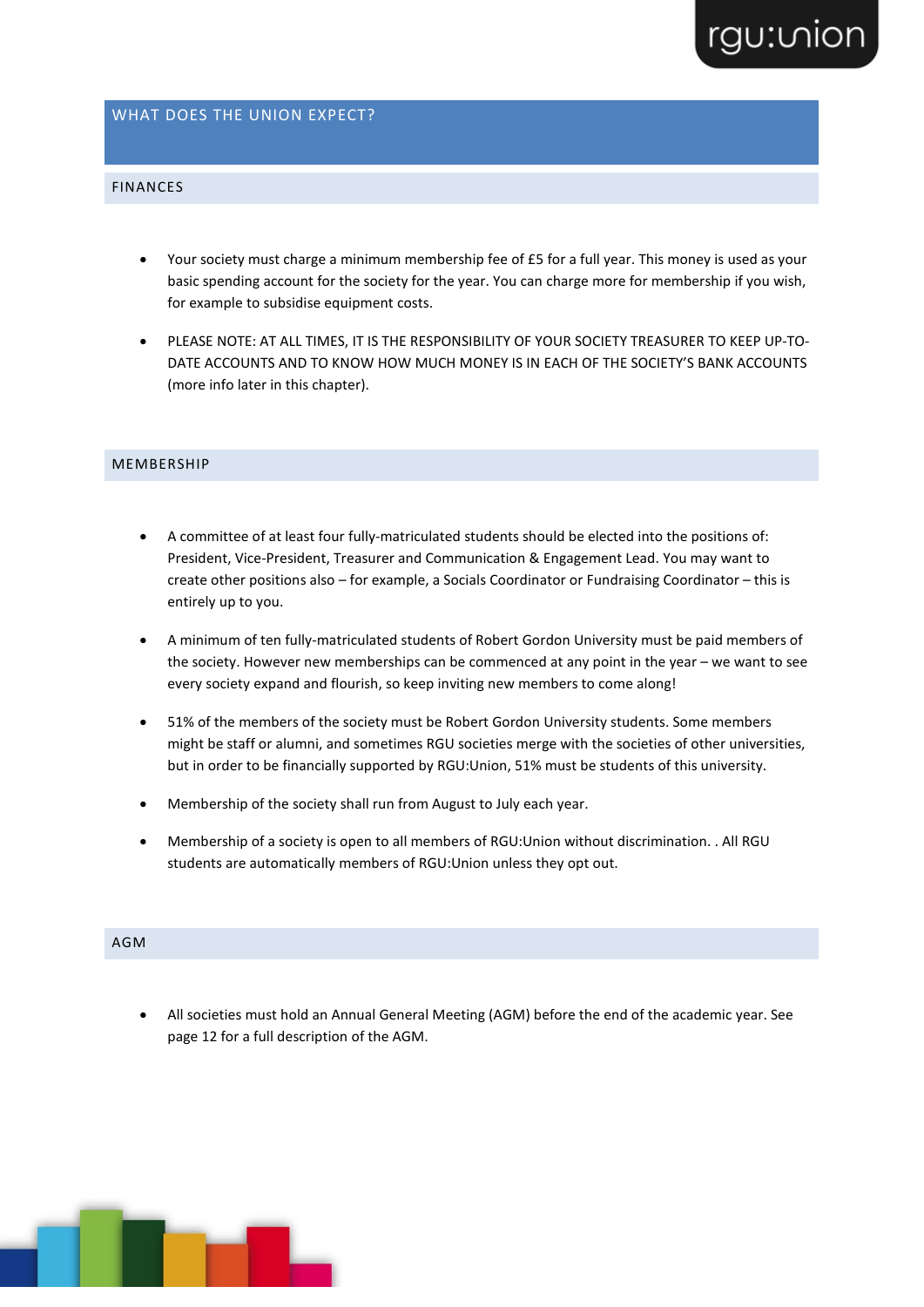## RUNNING YOUR SOCIETY

#### HOW CAN THE UNION SUPPORT YOUR SOCIETY?

- The Union will provide access to support from staff and officers.
- Your society is welcome to use the office facilities within RGU:Union.
- RGU:Union can help advertise your society events and announcements on RGU:Union (social) media
- The Union can help you to set up a stall at both Freshers' and Refreshers' Fayres to promote your society, create awareness and attract new members.
- In-house training can be provided in order to help committee members fulfil their roles within their societies.
- You'll have the option to apply for a grant from the Union.
- You will have an RGU:Union email address.
- You'll be given a print code for use within RGU:Union to help with printing your flyers and posters.
- Your society will be listed on our website, helping the wider student body to find out about you.

## COMMUNICATION WITH SOCIETIES

- Do your best to keep regular contact with the Union in order to make the most of their resources and support. It is a good idea to include the
- Student Development and Volunteering Coordinator into your mailing lists (societies@rguunion.co.uk) so that they are aware of your activities and can continue to promote them on your behalf.
- Keep an eye out on your Society email important society information will be send to this address and it's a good way to communicate with external parties.
- A Societies Forum, organised by RGU:Union, will be held twice a semester in order to ensure that effective communication is being maintained between societies and the Union. This is your opportunity for your input and to have an formal meeting where you can discuss what the Union is doing, the successes of all societies and how the societies can be better supported by the Union.
- The registered President must attend or provide apologies and send a replacement to each Societies Forum. Should any RGU:Union Society fail to attend or send apologies to 3 consecutive meetings, they are liable to have their budget suspended.

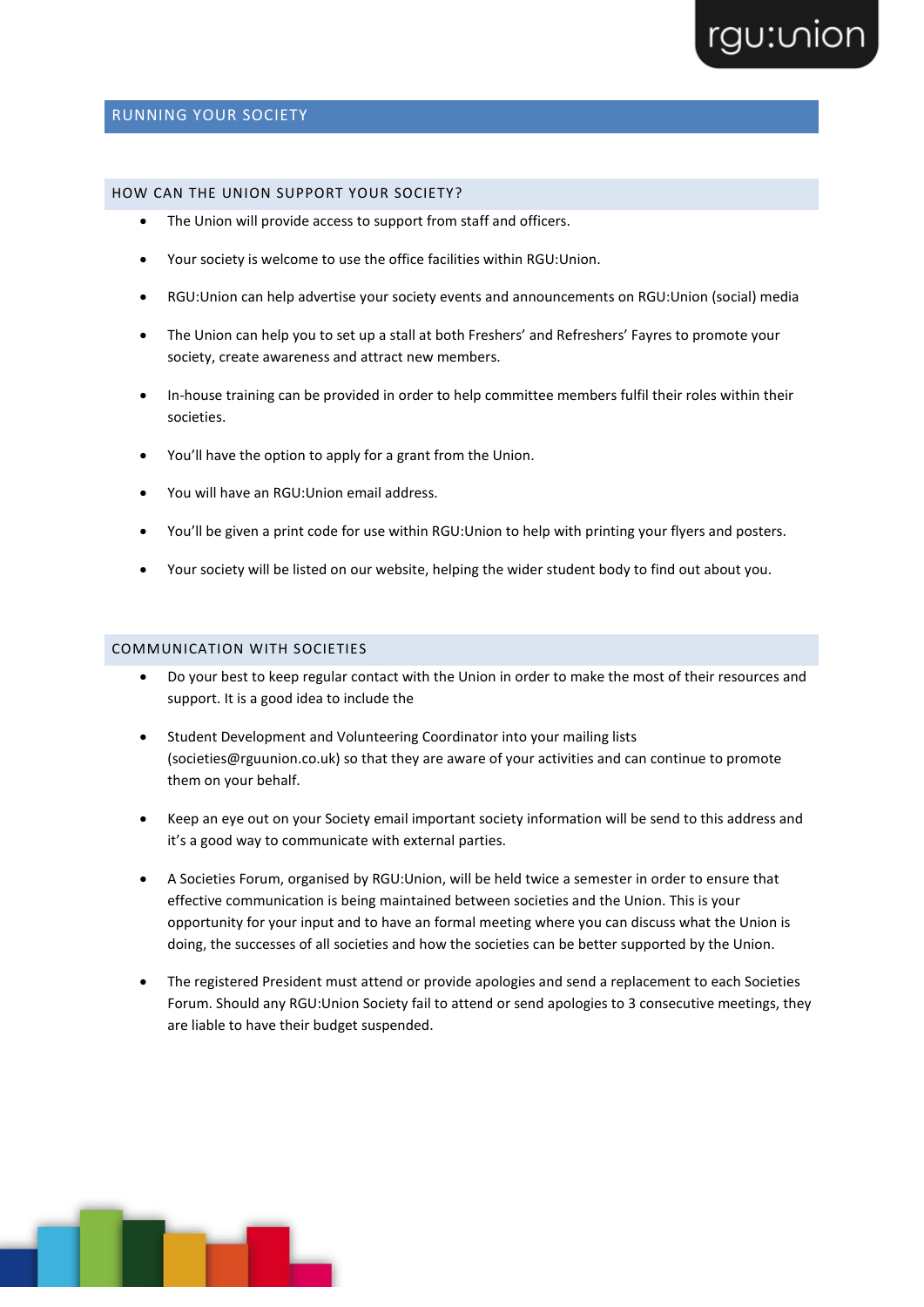# **What does the committee do?**

The committee represents the views of all society members in the decisions made about the society. Generally the committee takes responsibility for staying in touch with the Union, organises, publicises and runs events, keeps in contact with members, and has financial and democratic powers and responsibilities.

Apart from the essential roles of President, Vice-President, Treasurer and Communications & Engagement Lead (This has recently replaced the Secretary Position), many society committees choose to offer various other leadership positions. If you feel that your society has not been running effectively, it could be because the committee is too small. Have a look at some of the following positions to consider if they might ease some pressure:

- Publicity/Marketing Coordinator
- Social/Events Coordinator
- Fundraising/Sponsorship Coordinator
- …and many more!

If you would like help in defining what these roles should do, please email societies@rguunion.co.uk. The following notes may be of assistance to you as you plan your roles and responsibilities. These lists are not exhaustive.

### **President's Mandatory Duties:**

- Chair regular committee meetings.
- Ensure each committee member understands their role and meets their action points and duties.
- Approve the agenda of the committee meetings.
- Ensure the society functions to the best of its ability.
- Ensure the goals for the year set by the committee are met.
- Authorise society expenses.
- Submit all end of year paperwork, including the Annual Report.
- Attend society training.
- Attend RGU:Union Societies Forum (or make sure someone else of the committee attends)
- Safeguard the sustainability of the society, ensuring the AGM and committee handover take place in a timely manner and RGU:Union are kept informed.
- Liaise with the Union and the Student Executive.